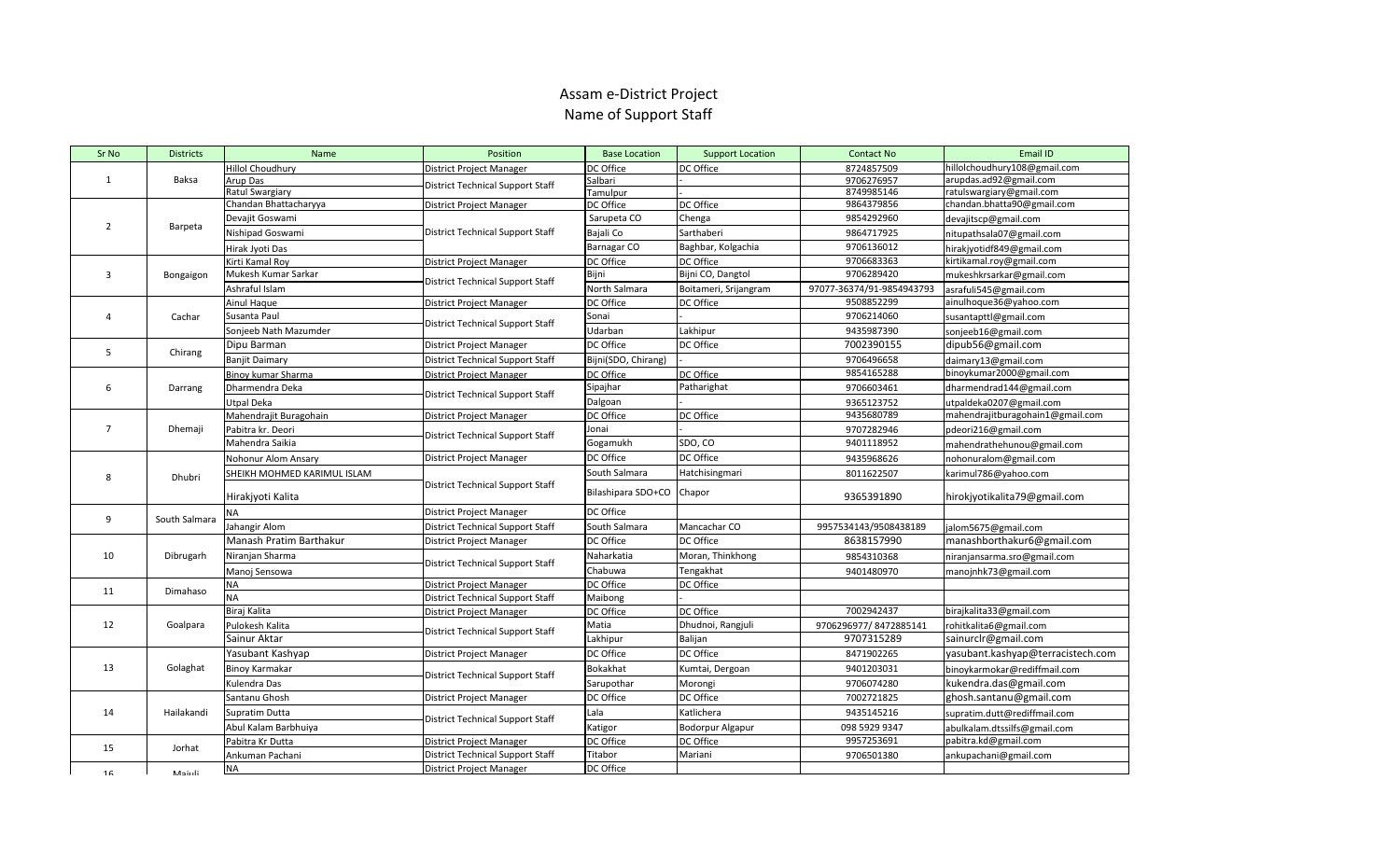## Assam <sup>e</sup>‐District Project Name of Support Staff

| Sr No | <b>Districts</b> | Name                        | Position                                | <b>Base Location</b>        | <b>Support Location</b> | <b>Contact No</b>       | Email ID                        |
|-------|------------------|-----------------------------|-----------------------------------------|-----------------------------|-------------------------|-------------------------|---------------------------------|
| ᇃ     | ागवाृप्रा        | Pronab Nath                 | <b>District Technical Support Staff</b> | Majuli                      | Majuli                  | 9508202995              | pronabnath87@gmail.com          |
| 17    |                  | Anirban Ray                 | District Project Manager                | DC Office                   | DC Office               | 9435080825/9613448894   | anirbantez@gmail.com            |
|       | Kamrup (Metro)   | Sanjit Debnath              | <b>District Technical Support Staff</b> | Dispur                      | Sonapur                 | 9706390385              | debnathsanjit6@gmail.com        |
|       |                  | <b>NA</b>                   |                                         | Azara                       | Chandrapur              |                         |                                 |
| 18    | Kamrup (Rural)   | <b>Utpal Sarma</b>          | District Project Manager                | DC Office                   | DC Office               | 7002298030              | utpalmcse@gmail.com             |
|       |                  | Durga Boro                  | <b>District Technical Support Staff</b> | Rangia                      | Hajo, Koya, Kamalpur    | 8751884660/9706791815   | durgaboro0@gmail.com            |
|       |                  | Aminul Hoque                |                                         | Goroimari                   | Somoria, Nogorbera      | 9706888501              | aminbhyn9000@gmail.com          |
|       |                  | Chitrajit Bora              |                                         | Palasbari                   | Boko, Choygaon          | 6901145954              | chitra9954@gmail.com            |
| 19    | Karbi Anglong    | Partha Saikia               | District Project Manager                | DC Office                   | DC Office               | 9864356301, 7002250732  | partha.saikia01@gmail.com       |
|       |                  | Kishore Kumar Kalita        | <b>District Technical Support Staff</b> | Bokajan                     |                         | 9435783091/9706106041   | kkjaanm@gmail.com               |
| 20    | West Karbi       | <b>NA</b>                   | District Project Manager                | DC Office                   |                         |                         |                                 |
|       | Anglong          | <b>NA</b>                   | <b>District Technical Support Staff</b> | Hamreng                     |                         |                         |                                 |
| 21    |                  | Protim Sinha                | District Project Manager                | DC Office                   | DC Office               | 8133048726/8974201748   | preyoshi456@gmail.com           |
|       | Karimganj        | Surajit Sinha               | District Technical Support Staff        | Pathargandhi                | Neelambazar             | 9436168770              | sujit88sinha@gmail.com          |
|       |                  | Supriyo Das Sarkar          |                                         | Ramkrishnagar               |                         | 9706698823 / 8132854466 | supriyodas047m@gmail.com        |
|       |                  | Phungja Khungnur Gayari     | District Project Manager                | DC Office                   | DC Office               | 9435141752              | prinshu88@gmail.com             |
| 22    | Kokrajhar        | Rujuraj Brahma              | District Technical Support Staff        | Kokrajhar SDO               | Dotoma                  | 7002024481              | rujurajbrahma19@gmail.com       |
|       |                  | <b>Sundarsing Borgoyari</b> |                                         | Gossaigoan                  | Bhawraguri              | 8471996618              | sunborgoyary@gmail.com          |
| 23    | Lakhimpur        | Nishant Sharma              | District Project Manager                | DC Office                   | DC Office               | 7002140992              | nishantsharmaa46@gmail.com      |
|       |                  | Chandan Bora                | <b>District Technical Support Staff</b> | Naoboicha                   | Kadam                   | 98590-65242             | chandanborahnlp@gmail.com       |
|       |                  | Ajoy Krishna Sarma          |                                         | Narayanpur                  | Bihpuria                | 9859217608              | ajoysarmah11@gmail.com          |
|       |                  | Jitu Gogoi                  |                                         | Dhakuakhana                 |                         | 7896386014              | itugogoi86@gmail.com            |
|       | Morigaon         | Gunindra Kumar              | District Project Manager                | DC Office                   | DC Office               | 9678584173/9435961570   | gunindra2007@gmail.com          |
| 24    |                  | Rajib Das                   | District Technical Support Staff        | Lahirighat                  | Buragaon circle         | 96133 25234/8403832882  | rajib2966@gmail.com             |
|       |                  | Moyur Sharma                |                                         | Morigaon CO                 | Mukhiribheta, Mayong    | 8876877066/7576948986   | moyour007@gmail.com             |
|       |                  | Ridip Phukan                | District Project Manager                | DC Office                   | DC Office               | 7002235812, 8402902584  | ridip20junak@gmail.com          |
| 25    | Nagaon           | Abhinav Phukan              | <b>District Technical Support Staff</b> | Roha                        | Dhing, Rupohi, kampur   | 8486986149              | phukanavinav12@gmail.com        |
|       |                  | Palash Protim Baruah        |                                         | Koliabor,                   | Samaguri                | 8876079944              | palashpratim95@gmail.com        |
|       |                  | <b>NA</b>                   | District Project Manager                | DC Office                   |                         |                         |                                 |
| 26    | Hojai            | Debu Das                    | <b>District Technical Support Staff</b> | Hojai                       | Lonka, Doboka           | 8721042782/8638388030   | dasdevraj99@gmail.com           |
| 27    | Nalbari          | Mridul Kalita               | District Project Manager                | DC Office                   | DC Office               | 9508169129, 7896494377  | mridulkalita90@gmail.com        |
|       |                  | Arup Das                    | <b>District Technical Support Staff</b> | Pachim nalbari              | Tihu                    | 9127536440              | dasarup0080@gmail.com           |
|       |                  | <b>Bidyut Kalita</b>        |                                         | Banekuchi                   | barkhetri, Barbagh      | 9954893599              | bidyutkalita10@rediffmail.com   |
| 28    | Sibsagar         | Kumud Boruah                | <b>District Project Manager</b>         | DC Office                   | DC Office               | 9954296271              | kumudboruahs@yahoo.com          |
|       |                  | Jitu Gogoi                  | <b>District Technical Support Staff</b> | Nazira                      | Teok                    | 9957078316              | g2gogoi1989@gmail.com           |
|       |                  | Polash Phukan               |                                         | Amguri                      | Choraidew, Sonari       | 9957346856              | polashphukanilfs@gmail.com      |
| 29    | Charideo         | <b>NA</b>                   | District Project Manager                | DC Office                   |                         |                         |                                 |
|       |                  | <b>Bhairab Chetia</b>       | <b>District Technical Support Staff</b> | DC Office                   | Demow, Sapekheti        | 8486513147              | bhairabjyotichetia196@gmail.com |
|       |                  | Arnab Mazumdar              | District Project Manager                | DC Office                   | DC Office               | 9859432952              | arnabnetu17@gmail.com           |
| 30    | Sonitpur         | Debarshi Nath               | <b>District Technical Support Staff</b> | Dhekiajuli                  | Charidwar               | 9613330672              | debanet4u123@yahoo.co.in        |
|       |                  | Jiten Sarma                 |                                         | Gohpur                      | Helem                   | 9957213675              | iten.sarmah2010@rediffmail.com  |
|       |                  | Dipankar Ghosh              |                                         | <b>Tezpur Circle Office</b> |                         | 7002079701              | dipankargh786@gmail.com         |